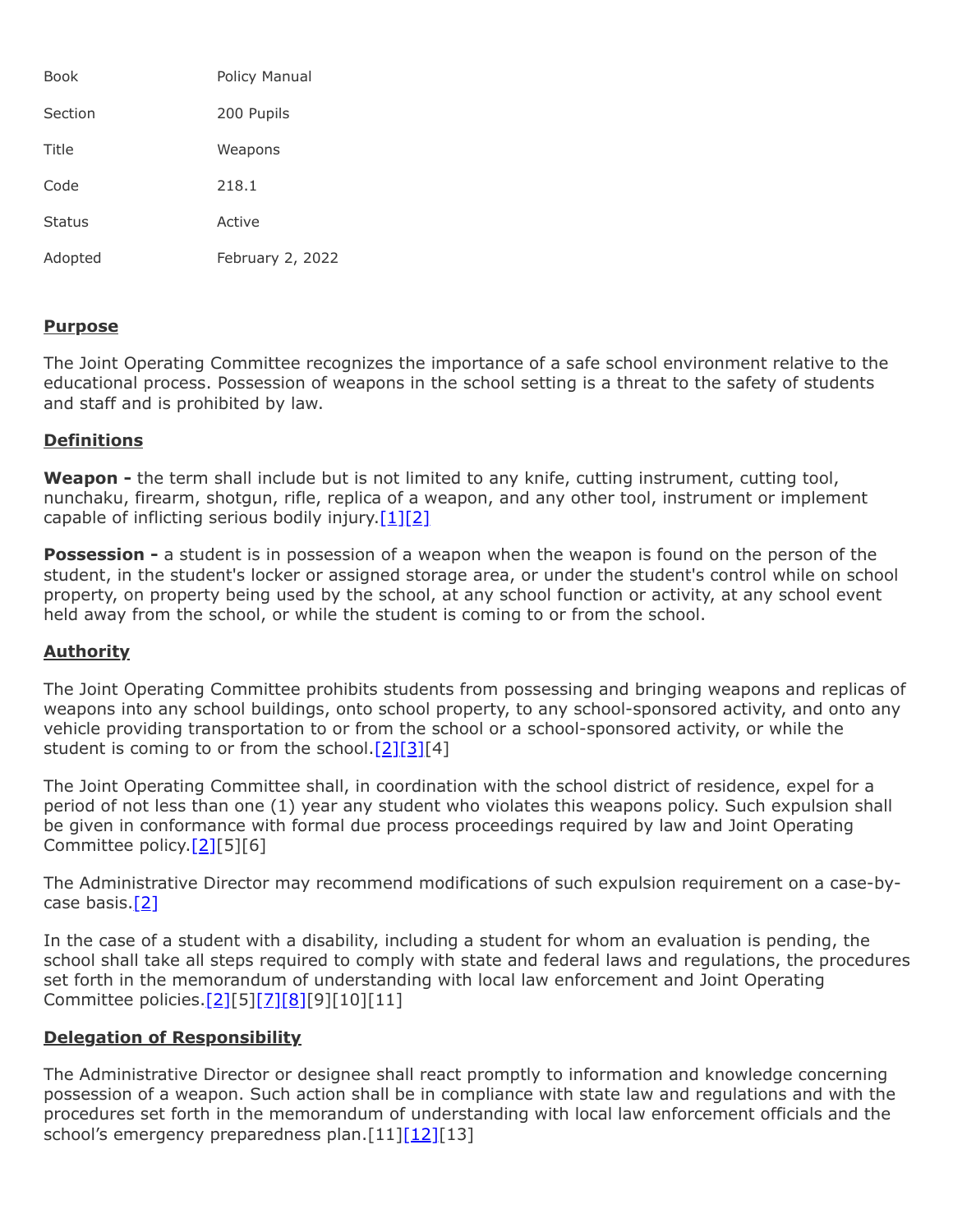When the behavior of a student in possession of a weapon indicates a threat to the safety of the student, other students, school employees, school facilities, the community or others, staff shall report the student to the threat assessment team, in accordance with applicable law and Joint Operating Committee policy.[\[14\]\[](https://www.legis.state.pa.us/cfdocs/legis/LI/uconsCheck.cfm?txtType=HTM&yr=1949&sessInd=0&smthLwInd=0&act=14&chpt=13E&sctn=2&subsctn=0)15]

# **Guidelines**

The Administrative Director or designee shall immediately report incidents involving weapons on school property, at any school-sponsored activity or on a conveyance providing transportation to or from the school or a school-sponsored activity to the local police department that has jurisdiction over the school's property, in accordance with state law and regulations, the procedures set forth in the memorandum of understanding with local law enforcement and Joint Operating Committee policies.[\[2\]](http://www.legis.state.pa.us/cfdocs/legis/LI/uconsCheck.cfm?txtType=HTM&yr=1949&sessInd=0&smthLwInd=0&act=14&chpt=13&sctn=17&subsctn=2) [11]<u>[\[12\]](http://www.legis.state.pa.us/cfdocs/legis/LI/uconsCheck.cfm?txtType=HTM&yr=1949&sessInd=0&smthLwInd=0&act=14&chpt=13A&sctn=2&subsctn=1)[\[16\]](http://pacodeandbulletin.gov/Display/pacode?file=/secure/pacode/data/022/chapter10/s10.2.html&d=reduce)[\[17\]](http://pacodeandbulletin.gov/Display/pacode?file=/secure/pacode/data/022/chapter10/s10.21.html&d=reduce)[\[18\]](http://www.legis.state.pa.us/cfdocs/legis/LI/uconsCheck.cfm?txtType=HTM&yr=1949&sessInd=0&smthLwInd=0&act=14&chpt=13A&sctn=3&subsctn=0)</u>

The Administrative Director or designee shall notify the parent/guardian of any student directly involved in an incident involving weapons as a victim or suspect immediately, as soon as practicable. The Administrative Director or designee shall inform the parent/guardian whether or not the local police department that has jurisdiction over school property has been or may be notified of the incident. The Administrative Director or designee shall document attempts made to reach the parent/guardian.[11] [\[16\]](http://pacodeandbulletin.gov/Display/pacode?file=/secure/pacode/data/022/chapter10/s10.2.html&d=reduce)[\[19\]](http://pacodeandbulletin.gov/Display/pacode?file=/secure/pacode/data/022/chapter10/s10.25.html&d=reduce)

In accordance with state law, the Administrative Director shall annually, by July 31, report all incidents involving possession of a weapon to the Office for Safe Schools on the required form. [11][\[18\]](http://www.legis.state.pa.us/cfdocs/legis/LI/uconsCheck.cfm?txtType=HTM&yr=1949&sessInd=0&smthLwInd=0&act=14&chpt=13A&sctn=3&subsctn=0)

The building administrator shall annually inform staff, students and parents/guardians about the Joint Operating Committee policy prohibiting weapons and about their personal responsibility for the health, safety and welfare of the school community.

An exception to this policy may be made by the Administrative Director, who shall prescribe special conditions or procedures to be followed. $[2]$ 

In accordance with federal law, possession or discharge of a firearm in, on, or within 1,000 feet of school grounds is prohibited. Violations shall be reported to the appropriate law enforcement agency. [\[20\]](http://www.law.cornell.edu/uscode/text/18/921)[\[21\]](http://www.law.cornell.edu/uscode/text/18/922)

### Transfer Students

When the school receives a student who transfers from a public or private school during an expulsion period for an offense involving a weapon, the school may assign that student to an alternative assignment or may provide alternative education, provided the assignment does not exceed the expulsion period.[\[2\]](http://www.legis.state.pa.us/cfdocs/legis/LI/uconsCheck.cfm?txtType=HTM&yr=1949&sessInd=0&smthLwInd=0&act=14&chpt=13&sctn=17&subsctn=2)